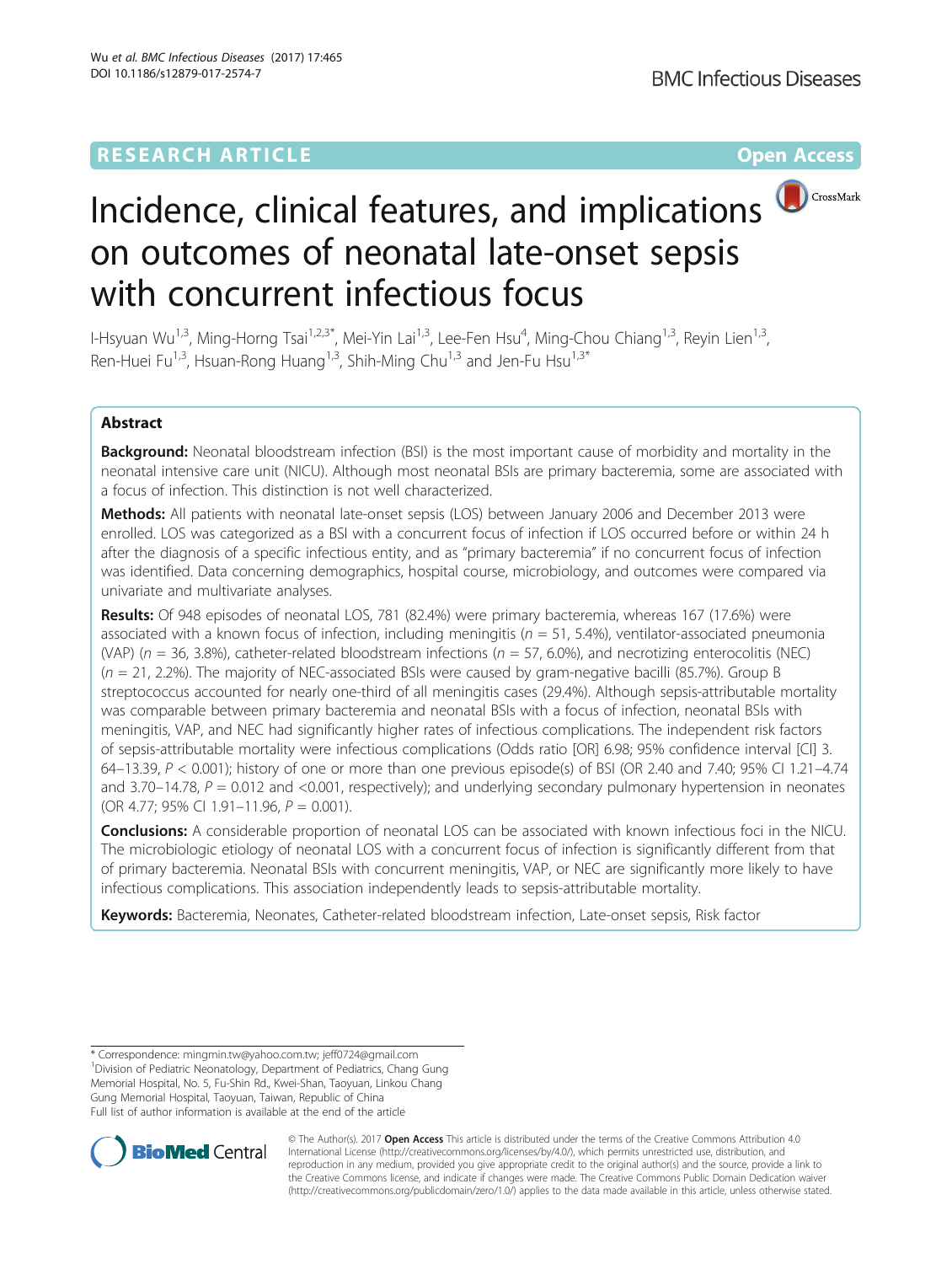## Background

Bloodstream infection (BSI) is the most common nosocomial infection in the neonatal intensive care unit (NICU) [[1, 2](#page-8-0)], and accounts for the most important cause of morbidity and mortality after these neonates have survived the perinatal insults and complications of extreme prematurity [\[3, 4](#page-8-0)]. Neonates with certain underlying chronic comorbidities are more likely to have severe infection or die after BSI [[5](#page-8-0), [6](#page-8-0)]. Factors predisposing to morbidity or mortality after neonatal BSI include prolonged use of a central catheter and/or ventilation, recurrent nosocomial infections, and possibly, immunosuppression caused by the use of broad-spectrum antibiotics [\[3](#page-8-0)–[5\]](#page-8-0). Similarly, concurrent neonatal BSIs with infectious complications are often more severe, and sometimes may require surgical intervention [\[7](#page-8-0), [8\]](#page-8-0).

Our recent study has demonstrated that concurrent meningitis and ventilator-associated pneumonia were independent predictors of treatment failure in neonatal BSI [[6\]](#page-8-0). Bizzarro et al. also showed that infants with necrotizing enterocolitis (NEC)-associated BSI are significantly more likely to die than are those with post-NEC BSI and NEC without BSI [[9\]](#page-8-0). An episode of BSI with concurrent infectious focus may impose greater therapeutic challenge, and adequate infectious source control plays an important role in optimizing treatment response. There have been several studies in adults that investigated BSI with concurrent skin and soft tissue infection, bacteriuria, gastroenteritis, or pneumonia [[10](#page-8-0)– [14\]](#page-8-0), but the epidemiology and outcomes of neonatal BSIs with a concurrent infectious entity are poorly characterized. Therefore, we conducted a retrospective cohort study to determine the risk factors for, specific microbiology of, and clinical implications of neonatal BSI with a concurrent focus of infection.

## Methods

## Study setting, subjects and ethics

The Chang Gung Memorial Hospital (CGMH) is a tertiary-level medical center in a university-affiliated teaching hospital in northern Taiwan. The CGMH's NICU has three units that include a total of 49 beds equipped with mechanical ventilators, and 28 beds in special-care nurseries. All babies under 34–35 weeks gestation or birth weight  $<$  2 kg or  $>$ 5 kg, and those with any clinical signs of respiratory distress or cardiovascular, gastrointestinal, or neurological problems requiring surgical or intensive treatment were eligible for admission to this NICU. We identified all episodes of cultureproven BSI in the NICU of CGMH between 1 January 2006 and 31 December 2013. All BSIs identified were "late-onset", defined as a positive blood culture occurring at >72 h of life [\[1](#page-8-0), [4](#page-8-0), [15\]](#page-8-0). This study was approved by the institutional review board of Chang Gung Memorial Hospital, with a waiver of informed consent because all patient records and information were anonymized and de-identified prior to analysis.

## Data retrieval and study database

For more than ten years, the NICU at CGMH has had an electronic database maintained by a full-time nurse specialist dedicated to following neonates from birth (or admission if the neonate was transferred from another hospital) until discharge or death. The NICU database contains information on basic demographic data, perinatal insults, and complications of prematurity, a summary of the patient's hospital course, chronic comorbidities, and discharge diagnosis. Utilizing this database, we characterized in detail the course of every episode of BSI, including the clinical manifestations, laboratory results, microbiological data, concurrent focus of infection, treatment, infectious complications, and outcomes. The severity of illness was evaluated at the time of greatest severity during the course of BSI using the neonatal therapeutic intervention scoring system (NTISS) [[16](#page-8-0)].

## **Definitions**

An episode of BSI was defined according to the presence of clinical sepsis and the identification of pathogens, which included any bacteria isolated from at least one blood culture and not consisting of saprophytic skin flora [[17](#page-8-0)]. Corynebacterium spp., Propionibacterium spp., Penicillium spp., and Diphtheroids spp. were considered contaminants in blood cultures, and were excluded from consideration. For coagulase-negative staphylococci (CoNS), the diagnosis of BSI required clinical signs of sepsis, and a blood culture positive for CoNS. The indicated treatment for CoNS BSI included intravenous antibacterial therapy for at least 5 days after the date of the blood culture (or until death) [[1, 4](#page-8-0)]. We defined all concurrent infectious foci, including NEC, ventilator associated pneumonia (VAP), central lineassociated bloodstream infection (CLABSI), and meningitis according to the U.S. Centers for Disease Control and Prevention's (CDC's) National Healthcare Safety Network (NHSN) definitions [[8, 18](#page-8-0)–[20](#page-9-0)]. Only cases with NEC ≥ stage IIA in modified Bell's criteria (definite NEC) were enrolled, and clinically defined VAP cases were considered [[8\]](#page-8-0). An episode of BSI was defined as "BSI with concurrent infectious focus" if the onset of BSI (defined as the timing of the first positive blood culture was drawn) was accompanied with a specific infectious entity, i.e. meningitis, VAP, or NEC, otherwise, this BSI was categorized as "primary bacteremia". In this definition, the onset of BSI was always within 24 h (before or after) of the diagnosis of a specific infectious entity.

A patient was said to have an episode of clinical sepsis if the patient had a positive blood culture and was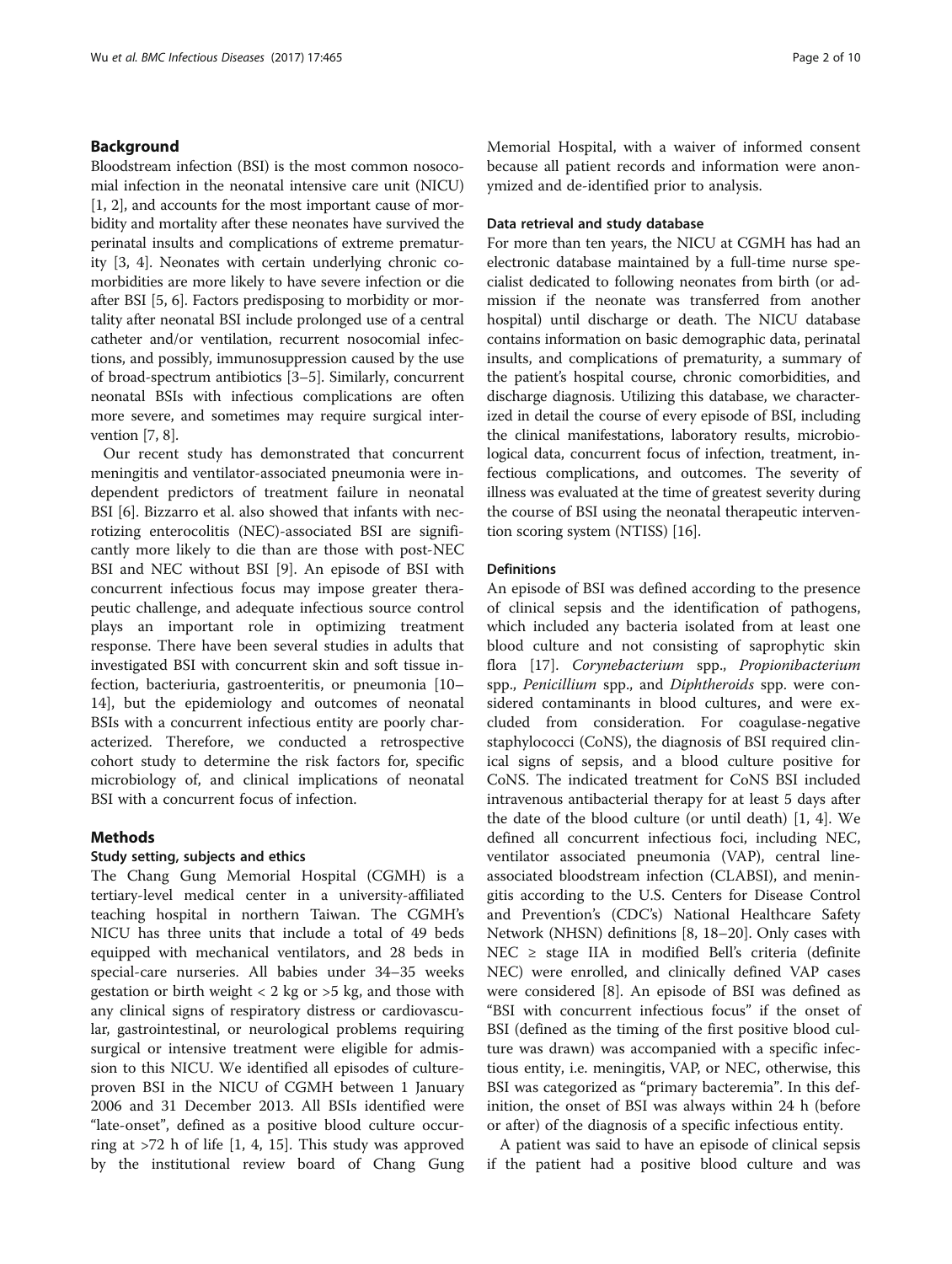treated with antibiotic therapy for 5 or more days (or was treated for a shorter period if the patient died) and had at least two of the following clinical symptoms of sepsis: fever or hypothermia, hyper- or hypoglycemia, apnea or tachypnea, frequent oxygen desaturation with an increased requirement for ventilator support, bradycardia and/or cyanosis, feeding intolerance, abdominal distension, seizures, decreased motor activity, skin mottling, and hypotension [\[1](#page-8-0), [4](#page-8-0)]. The microbiological assay system in our hospital is a matrix-assisted laser desorption ionization time-of-flight (MALDI-TOF) system (Bruker's flagship FLEX series) [\[21\]](#page-9-0).

The diagnosis of all co-morbidities of prematurity, including respiratory distress syndrome (RDS), intraventricular hemorrhage (IVH), broncho-pulmonary dysplasia (BPD), necrotizing enterocolitis (NEC), and peri-ventricular leukomalacia (PVL) was based on the latest updated diagnostic criteria [[22](#page-9-0)]. Congenital anomalies included either documented or undocumented syndromes, chromosomal abnormalities, and genetic or metabolic disorders, but not simple cleft palate or polydactyly. Persistent BSI or fungemia was defined as three or more consecutive positive blood cultures, at least 48 h apart, during a single episode of sepsis [[23](#page-9-0)].

Infectious complications were defined as a new-onset focus of infection, empyema, abscess, venous thrombosis, or vegetation directly related to bacteremia or major organ dysfunction within 1 week after the onset of bacteremia. Empiric antibiotic therapy was considered inappropriate if the treatment regimen did not include at least one antibiotic active in vitro against the infecting microorganisms, administered within 24 h of blood culture collection. For patients who died during hospitalization, the cause of death was recorded according to the clinician's assessment. Sepsis-attributable mortality was defined as death of a neonate within 3 days after the onset of sepsis or death from of infectious complications or clinically progressive deterioration following the onset of BSI.

#### Statistical analysis

Descriptive data all episodes of neonatal BSI were expressed as mean and standard deviation (SD) or median and IQR (interquartile range), where appropriate, for continuous data and absolute number and percentage for dichotomous data. Infecting organisms responsible for BSI in infants with infectious entities associated and primary BSI were compared via  $\chi^2$  analysis and presented as unadjusted OR with 95% CI. If an infant had multiple episodes of sepsis, each episode was considered as an independent event.

In univariate analyses, continuous data were analyzed using the Kruskal-Wallis and Mann-Whitney U tests, where appropriate. Dichotomous data were analyzed

using  $\chi^2$  test and Fisher exact test, where appropriate. A P value <0.05 was considered statistically significant. BSI-attributable mortality was assessed as the dependent variable in a multivariate logistic regression model. This model incorporated variables identified in a univariate regression model with a  $P$  value of <0.10. Estimates were expressed as odds ratios (ORs) with 95% confidence intervals (CIs). All statistical analyses were performed using SPSS version 21.0 (SPSS, Chicago, IL, USA).

## Results

A total of 948 episodes of BSI were identified in 732 infants during this study period, of which 781 (82.4%) were primary bacteremia and 167 (17.6%) had a specific focus of infection. The incidence rate of neonatal BSI during this study period was 3.71 per 1000 neonate-hospital days. Among those with concurrent infection, 51 (45%) BSIs had meningitis, 36 (23%) were VAP, 21 (23%) were NEC, and 57 (28%) were CLABSI. Other uncommon foci of infection included osteomyelitis (2), septic arthritis (2), upper limbs cellulitis (1), and urinary tract infection (1). Among these 167 BSIs with a focus of infection, five (3.0%) had more than two infectious foci. The microbiology of BSIs with concurrent infection was distinctively different from that of primary bacteremia (Table [1](#page-3-0)). The majority of NEC-associated BSIs were caused by gram-negative bacilli (85.7%) and group B streptococcus accounted for nearly one-third of all meningitis cases (29.4%). More than half cases of VAPand CLABSI-associated BSIs were attributable to gramnegative bacilli (61.1%) and gram-positive pathogens (64.9%), respectively.

Demography, hospital course, underlying chronic comorbidities, and treatment for all neonatal BSIs with concurrent infection were evaluated comparing with primary BSIs (Table [2](#page-4-0)). Neonates with BSIs concurrent with meningitis had a significantly higher birth weight and later gestational age than neonates with primary bacteremia, whereas neonates with BSIs concurrent with VAP had a significantly lower birth weight and gestational age than neonates with primary bacteremia. Neonatal BSIs with concurrent NEC and neonatal BSIs with concurrent VAP tended to occur earlier and later than primary bacteremia, respectively. VAP associated BSIs were more likely to occur in neonates with low Apgar score  $(\leq 7)$  at five minutes and in those with perinatal asphyxia.

The underlying chronic comorbidities were not significantly different between primary bacteremia and BSIs with a concurrent focus of infection, except that VAPassociated BSIs and meningitis were more likely to occur in neonates with BPD and neurological comorbidities, respectively. In addition to GBS meningitis, other grampositive-cocci–associated meningitis occurred mostly in neonates with congenital or acquired hydrocephalus as a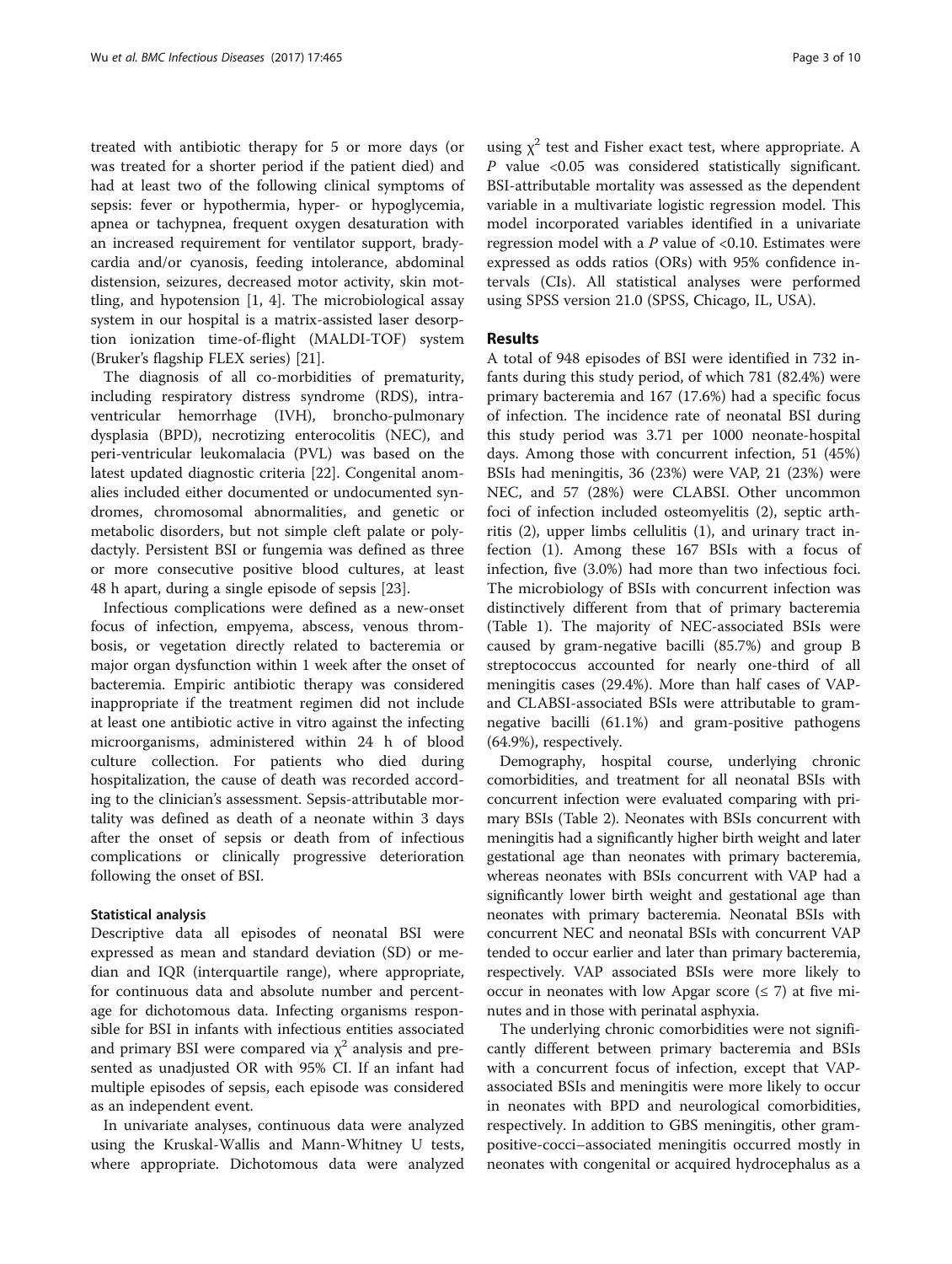|                                   | Neonatal BSIs with specific infectious focus (total $n = 167$ ) |                                                 |                             |                                         | Primary bacteramia               |                    |
|-----------------------------------|-----------------------------------------------------------------|-------------------------------------------------|-----------------------------|-----------------------------------------|----------------------------------|--------------------|
|                                   | Meningitis<br>(total $n = 51$ )                                 | Ventilator associated<br>pneumonia ( $n = 36$ ) | <b>CLABSI</b><br>$(n = 57)$ | Necrotizing enterocolitis<br>$(n = 21)$ | Others <sup>c</sup><br>$(n = 7)$ | (total $n = 781$ ) |
| Gram-positive organism            |                                                                 |                                                 |                             |                                         |                                  |                    |
| Coaqulase-negative Staphylococcus | 4(7.8)                                                          | (0)                                             | 25 (43.9)                   | 3(14.3)                                 | 1(14.3)                          | 332 (42.5)         |
| Staphylococcus aureus             | 9(17.6)                                                         | 9(25.0)                                         | 11(19.3)                    | 0(0)                                    | 4(57.1)                          | 89 (11.4)          |
| Enterococcus species              | 2(3.9)                                                          | 1(2.8)                                          | 1(1.8)                      | 0(0)                                    | 0(0)                             | 22(2.8)            |
| Group-B streptococcus             | 15 (29.4)                                                       | 1(2.8)                                          | 0(0)                        | 0(0)                                    | 0(0)                             | 10(1.3)            |
| Streptococcus pneumoniae          | 0(0)                                                            | 1(2.8)                                          | 0(0)                        | 0(0)                                    | 0(0)                             | 2(0.2)             |
| Viridan Streptococcus             | 0(0)                                                            | 0(0)                                            | 0(0)                        | 0(0)                                    | 0(0)                             | 2(0.2)             |
| Gram-negative organism            |                                                                 |                                                 |                             |                                         |                                  |                    |
| Klebsiella pneumoniae             | 5(9.8)                                                          | 6(16.7)                                         | 5(8.8)                      | 3(14.3)                                 | 0(0)                             | 72 (9.2)           |
| Klebsiella oxytoca                | 0(0)                                                            | 1(2.8)                                          | 1(1.8)                      | 0(0)                                    | 0(0)                             | 22(2.8)            |
| Escherichia coli                  | 7(13.7)                                                         | 3(8.3)                                          | 2(3.5)                      | 8(38.1)                                 | 1(14.3)                          | 59 (7.5)           |
| Enterobacter cloacae              | 1(2.0)                                                          | 1(2.8)                                          | 1(1.8)                      | 0(0)                                    | 0(0)                             | 21(2.7)            |
| Enterobacter aerogenes            | 0(0)                                                            | 1(2.8)                                          | 1(1.8)                      | 1(4.8)                                  | 0(0)                             | 13(1.7)            |
| Pseudomonas aeruginosa            | 2(3.9)                                                          | 2(5.6)                                          | 1(1.8)                      | 1(4.8)                                  | 0(0)                             | 10(1.3)            |
| Acinetobacter baumannii           | 1(2.0)                                                          | 3(8.3)                                          | 1(1.8)                      | 1(4.8)                                  | 0(0)                             | 36(4.6)            |
| Serratia marcescens               | 2(3.9)                                                          | 1(2.8)                                          | 2(3.5)                      | 2(9.5)                                  | 0(0)                             | 6(0.8)             |
| Others <sup>a</sup>               | 2(3.9)                                                          | 1(2.8)                                          | 1(1.8)                      | 0(0)                                    | 0(0)                             | 8(1.3)             |
| Fungus                            |                                                                 |                                                 |                             |                                         |                                  |                    |
| Candida albicans                  | 1(2.0)                                                          | 0(0)                                            | 4(7.0)                      | 2(5.6)                                  | 0(0)                             | 18(2.3)            |
| Candida parapsilosis              | 0(0)                                                            | 0(0)                                            | 1(1.8)                      | 0(0)                                    | 0(0)                             | 13(1.7)            |
| Other Candida spp.                | 0(0)                                                            | 0(0)                                            | 0(0)                        | 0(0)                                    | 0(0)                             | 11(1.4)            |
| Polymicrobial microorganismsb     | 0(0)                                                            | 3(8.3)                                          | 0(0)                        | 2(9.5)                                  | 1(14.3)                          | 35(4.5)            |

<span id="page-3-0"></span>Table 1 Pathogens causing a total of 948 episodes of primary bloodstream infection (BSI) and 123 episodes of BSI with specific infectious focus in the neonatal intensive care unit

CLABSI central line-associated bloodstream infection<br><sup>a</sup>Including Citrobacter freundii (3), Stenotrophomonas maltophilia (3), Hafnia alvei (2), Neisseria meningitidis (2), Chryseobacterium meningoseptium (1) and Flavobacterium (1) <sup>b</sup>

<sup>b</sup>Indicating two or more microorganisms were recovered from the same blood culture set

c Including osteomyelitis (2), septic arthritis (2), upper limbs cellulitis (2), and urinary tract infection (1)

complication of ventriculoperitonal shunt or extraventricular drainage. All episodes of primary bacteremia, as well as neonatal BSIs with concurrent meningitis, VAP, or CLABSI were evenly distributed as first episode of LOS or recurrent episode of LOS; however, there were only two cases of BSI with concurrent NEC occurring as a recurrent episode of LOS.

The clinical presentations of neonatal BSI with meningitis and CLABSIs were mostly comparable to those of primary bacteremia; however, NEC-associated and VAPassociated BSIs had more severe clinical symptoms, including more septic shock, disseminated intravascular coagulopathy, thrombocytopenia, anemia, and metabolic acidosis. Appropriate antibiotics were administrated in 72.2% of cases of primary bacteremia within 24 h of onset, which was similar to the rate in cases of neonatal BSIs with concurrent VAP, NEC, and CLABSIs.

Neonatal BSIs with concurrent VAP and NEC had significantly greater severity of illness, judged by NTISS scores (Table [3](#page-6-0)). Neonates with VAP-associated BSIs were more likely to require prolonged invasive intubation ( $\geq$  7 days) and to experience respiratory failure under a high-frequency oscillatory ventilator. Neonatal BSIs with concurrent meningitis, VAP, and NEC had significantly higher rates of infectious complications than did primary bacteremia. The sepsis-attributable mortality rates were comparable between primary bacteremia and BSIs with a concurrent focus of infection.

Table [4](#page-6-0) shows univariate comparisons of neonatal BSIs with sepsis-attributable mortality versus those without. None of neonatal BSIs with concurrent meningitis, VAP, or NEC was associated with significantly higher rates of sepsis-attributable mortality. Underlying secondary pulmonary hypertension (due to severe BPD), neurological comorbidities, presence of infectious complications, and history of one or more previous episode(s) of neonatal BSI were significantly associated with a higher risk of sepsisattributable mortality. In multivariate logistic regression,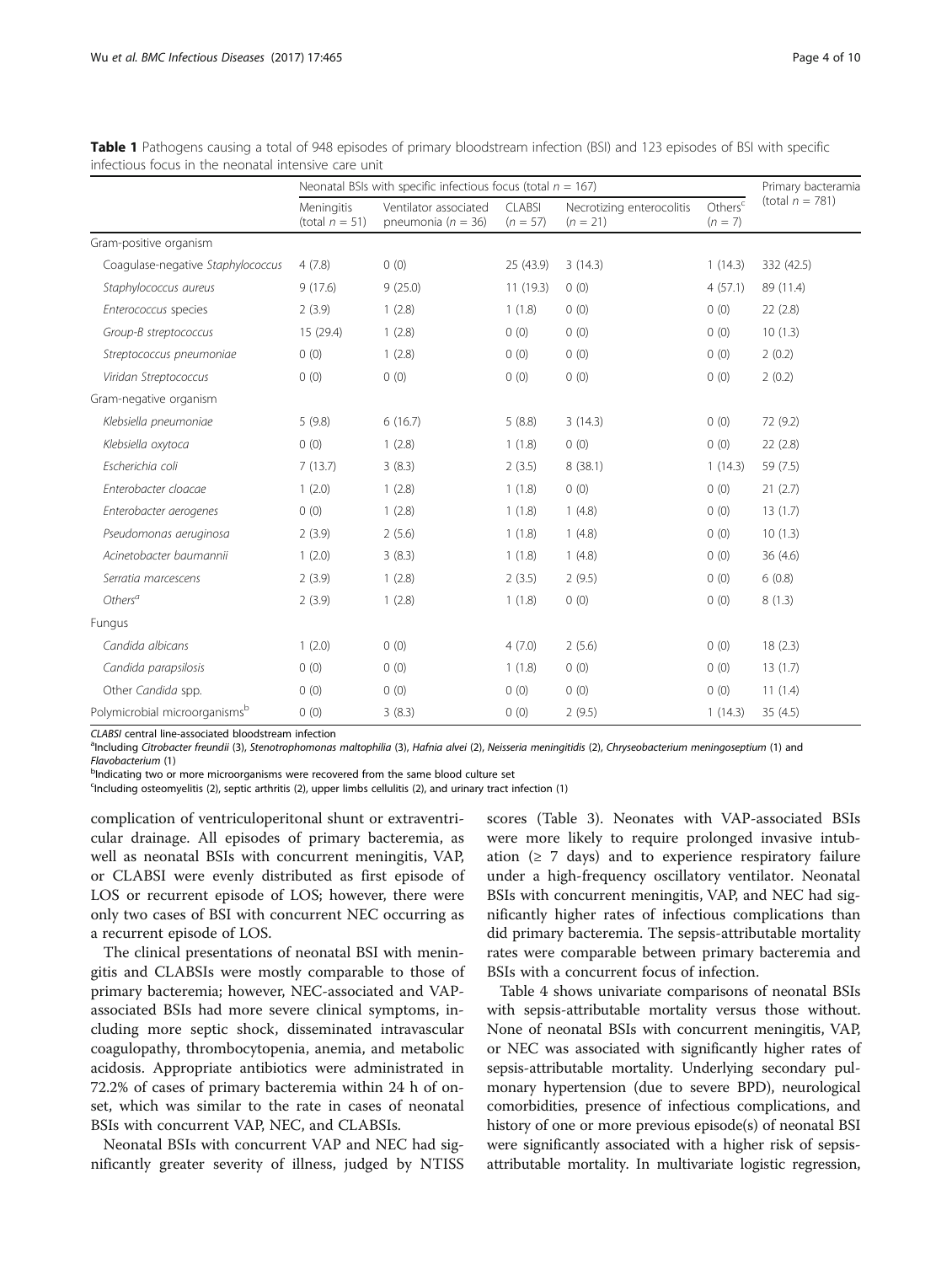<span id="page-4-0"></span>

| Table 2 Episodes of neonatal bloodstream infections stratified according to primary bacteremia and bacteremia with various foci of infection |                          |                                                                                  |                      |                                                   |                                |                                      |
|----------------------------------------------------------------------------------------------------------------------------------------------|--------------------------|----------------------------------------------------------------------------------|----------------------|---------------------------------------------------|--------------------------------|--------------------------------------|
| Characteristics                                                                                                                              | Meningitis<br>$(n = 51)$ | Neonatal BSIs with specific focus of infection (total n = 167)<br>$VAP (n = 36)$ | $(n = 57)$<br>CLABSI | 21)<br>$\, \parallel$<br>$\epsilon$<br><b>VEC</b> | Others <sup>b</sup><br>$(n=7)$ | bacteremia<br>$(n = 781)$<br>Primary |
| Demographic characteristics                                                                                                                  |                          |                                                                                  |                      |                                                   |                                |                                      |
| Birth body weight (g), median (IQR)                                                                                                          | 2375 (1405-2905)**       | 960 (820-1600)**                                                                 | 1267.5 (911-2680)    | 1480 (1065-2040)*                                 | 2330 (1600-2700)*              | 1240 (880-1880)                      |
| Gestational age (weeks), median (IQR)                                                                                                        | 35.0 (30.0-38.0)**       | 27.0 (25.0-31.0) ***                                                             | 29.5 (27.0-37.0)     | 29.0 (27.0-34.0)                                  | $(32 - 38)$ **<br>37.0         | 30.0 (27.0-34.0)                     |
| Male sex, n (%)                                                                                                                              | 30 (58.8)                | 21 (58.3)                                                                        | 29 (50.9)            | 10(47.6)                                          | 5 (71.4)                       | 405 (51.9)                           |
| Onset of BSI (day), median (IQR)                                                                                                             | 33.5 (17.8-60.3)         | $30(20-58)*$                                                                     | 25 (17-45.5)         | $19(12-43)$ **                                    | $42(11-73)$                    | 28 (17.0-53.0)                       |
| Perinatal history                                                                                                                            |                          |                                                                                  |                      |                                                   |                                |                                      |
| Low Apgar score at 5 min (5 7)                                                                                                               | $13(25.5)$ **            | $22(61.1)$ **                                                                    | 26 (45.6)            | $5(23.8)$ **                                      | $2(28.6)$ **                   | 351 (44.9)                           |
| Perinatal asphyxia                                                                                                                           | 6(11.8)                  | $13(36.1)$ **                                                                    | $4(7.0)$             | 2(9.5)                                            | $\circ$                        | 62 (7.9)                             |
| Underlying chronic conditions <sup>ª</sup>                                                                                                   |                          |                                                                                  |                      |                                                   |                                |                                      |
| Congenital anomalies                                                                                                                         | 2(3.9)                   | 2(5.6)                                                                           | 4 (7.0)              | $\circ$                                           | 2(28.6)                        | 55 (7.0)                             |
| Neurological comorbidities                                                                                                                   | 23 (45.1)**              | 5 (13.9)                                                                         | 3(5.3)               | (4.8)                                             | 1(14.3)                        | 91 (11.7)                            |
| Complicated congenital heart disease                                                                                                         | $\circ$                  | $\circ$                                                                          | 3(5.3)               | $\circ$                                           | $\circ$                        | 32(4.1)                              |
| Acyanotic CHD with heart failure                                                                                                             | $\circ$                  | 1(2.8)                                                                           | 3(5.3)               | $\circ$                                           | $\circ$                        | 17(2.2)                              |
| Bronchopulmonary dysplasia                                                                                                                   | 9(17.6)                  | 23 (63.9)**                                                                      | 15 (26.3)            | 6 (28.6)                                          | 2(28.6)                        | 243 (31.1)                           |
| Pulmonary hypertension                                                                                                                       | 1(2.0)                   | 1(2.8)                                                                           | 3(5.3)               | $\circ$                                           | $\hbox{O}$ (0)                 | 23 (2.9)                             |
| Gastrointestinal pathology                                                                                                                   | $\circ$                  | 1(2.8)                                                                           | $4(7.0)$             | 3(14.3)                                           | $\circ$                        | 54 (6.9)                             |
| Renal                                                                                                                                        | 1(2.0)                   | 1(2.8)                                                                           | 2(3.5)               | (4.8)                                             | $\circ$                        | 25 (3.2)                             |
| Cholestasis <sup>b</sup>                                                                                                                     | 4(7.8)                   | 9(25.0)                                                                          | 13 (22.8)            | 6 (28.6)                                          | $4 (57.1)$ **                  | 147 (18.8)                           |
| Clinical septic symptoms                                                                                                                     |                          |                                                                                  |                      |                                                   |                                |                                      |
| Fever (temperature > 38 °C)                                                                                                                  | 33 (64.7)                | 8(22.2)                                                                          | 26 (45.6)            | 6(28.6)                                           | 4(57.1)                        | 319 (40.8)                           |
| Apnea ± bradycardia and/or cyanosis                                                                                                          | 31 (60.8)                | 32 (88.9)                                                                        | 40 (70.2)            | 16 (76.2)                                         | 5(71.4)                        | 528 (67.6)                           |
| Abdominal distension ± feeding intolerance                                                                                                   | 31 (60.8)                | 27 (75.0)                                                                        | 27 (47.4)            | $21(100)*$                                        | 5(71.4)                        | 457 (58.5)                           |
| Tachycardia                                                                                                                                  | 15 (29.4)                | 5 (13.9)                                                                         | 13 (22.8)            | 6(28.6)                                           | 1(14.3)                        | 177(22.7)                            |
| Hyper- or hypoglycemia                                                                                                                       | 14(27.5)                 | 14(38.9)                                                                         | 11 (19.3)            | 8(38.1)                                           | 1(14.3)                        | 206 (26.4)                           |
| Septic shock                                                                                                                                 | 8 (15.7)                 | $11 (30.6)^*$                                                                    | 6(10.5)              | $9(42.9)$ **                                      | 2(28.6)                        | 126 (16.1)                           |
| Disseminated intravascular coagulopathy                                                                                                      | $8(15.7)$ *              | 5 (13.9)                                                                         | 3(5.3)               | $5(23.8)$ *                                       | 1(14.3)                        | 62 (7.9)                             |
| Laboratory parameter                                                                                                                         |                          |                                                                                  |                      |                                                   |                                |                                      |
| Leukopenia (WBC count <4000/uL)                                                                                                              | 12(23.5)                 | 6(16.7)                                                                          | 5(8.8)               | $9(42.9)$ **                                      | $3(42.9)$ **                   | 127 (16.3)                           |
| Leukocytosis (WBC count >20,000/uL)                                                                                                          | 14(27.5)                 | $14 (38.9)^{*}$                                                                  | 13 (22.8)            | 5 (23.8)                                          | $4 (57.1)$ **                  | 217 (27.8)                           |
| WBC shift to left (immature WBC ≥ 20%)                                                                                                       | 10(19.6)                 | 7 (19.4)                                                                         | 3(5.3)               | $7(33.3)$ **                                      | 1(14.3)                        | 89 (11.4)                            |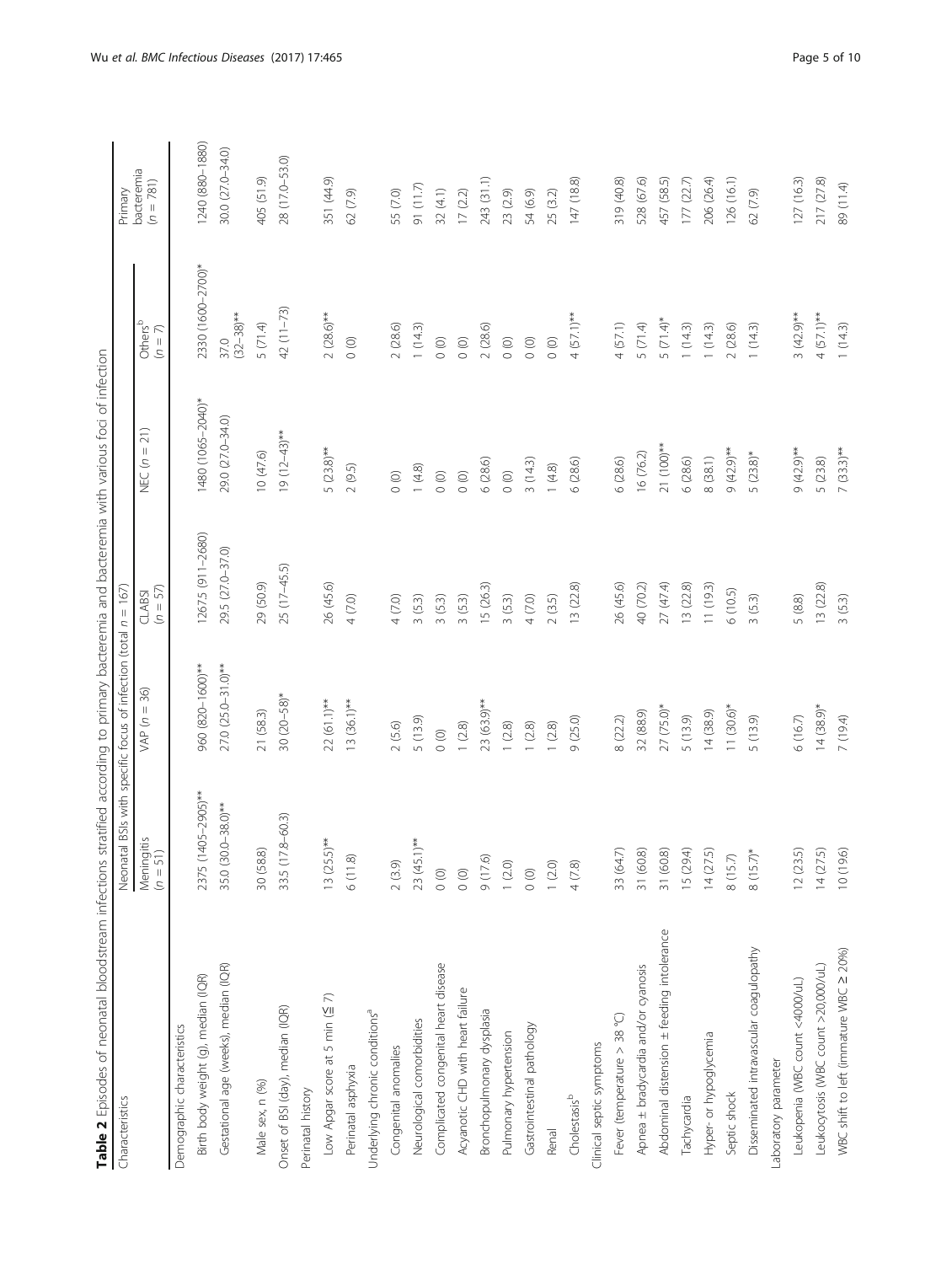| Table 2 Episodes of neonatal bloodstream infections                        |           |                |           | stratified according to primary bacteremia and bacteremia with various foci of infection (Continued) |         |            |
|----------------------------------------------------------------------------|-----------|----------------|-----------|------------------------------------------------------------------------------------------------------|---------|------------|
| Anemia (hemoglobin <11.0 mg/dL)                                            | 22 (43.1  | 23 (63.9)**    | 26 (45.6) | $13(61.9)$ **                                                                                        | 2(28.6) | 291 (37.3) |
| Thrombocytopenia (platelet <80,000/uL)                                     | 16 (31.4) | $21 (58.3)***$ | 19(33.3)  | $1 (52.4)***$                                                                                        | (14.3)  | 267 (34.2) |
| Metabolic acidosis                                                         | 12(23.5)  | $15(41.7)$ **  | 6(11.8)   | $10(47.7)$ **                                                                                        | (14.3)  | 139 (17.8) |
| Prolonged PT and/or aPTT                                                   | 12 (23.5) | 1(30.5)        | 12(21.1)  | $1 (52.4)$ **                                                                                        | (14.3)  | 196 (25.1) |
| Sequences of BSI during hospitalization                                    |           |                |           |                                                                                                      |         |            |
| 1st episode                                                                | 41 (80.4) | 27 (75.0)      | 42 (73.7) | 19 (90.5)                                                                                            | (57.1)  | 584 (74.8) |
| 2nd episode                                                                | 7(13.7)   | 6(16.7)        | 12(21.1)  | (4.8)                                                                                                | 2(28.6) | 126 (16.1) |
| 3rd (or greater) episode                                                   | 3(5.9)    | (8.3)          | 3(5.3)    | (4.8)                                                                                                | (14.3)  | (1.61)     |
| all data waxa ayaasad ac mumbor (porcontago 04) unloce indicatod othomulco |           |                |           |                                                                                                      |         |            |

 $\ddot{\phantom{a}}$  $\overline{\phantom{a}}$ ؛<br>پ  $\ddot{\phantom{a}}$  $\overline{a}$  $\frac{1}{7}$ ٽ  $\overline{a}$ ं  $\ddot{\phantom{a}}$  $\overline{\mathcal{L}}$ 

All data were expressed as number (percentage %), unless indicated otherwise

NTISS neonatal therapeutic intervention scoring system, IQR interquartile range, SD standard deviation, BSI bloodstream infection, NSD natural vaginal delivery, C/S cesarean section

Indicating the presence of chronic conditions or comorbidities at onset of bloodstream infection, and some patients had >1 underlying chronic conditions. Each patient with an underlying chronic condition is \*P < 0.05; \*\*P < 0.001; P values are the comparisons between BSIs with specific infectious focus and primary bacteremia compared with those without that specific condition

bIndicating direct bilirubin ≥1.5 mg/dL or more than 50% of the total bilirubin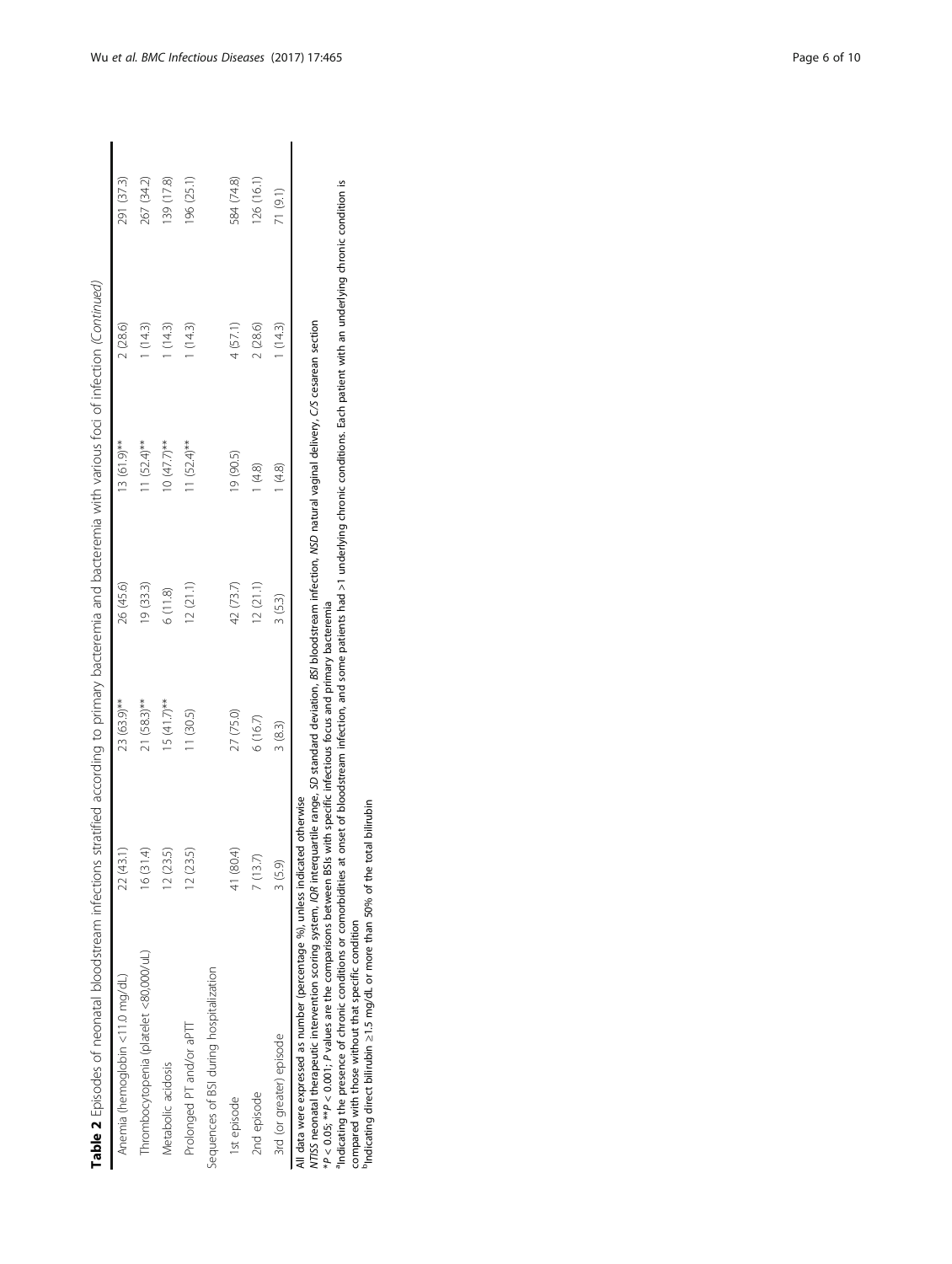<span id="page-6-0"></span>Table 3 Treatment and outcomes of neonatal bloodstream infections among the three CRP groups

|                                                       |                          | Neonatal BSIs with specific infectious focus (total $n = 167$ ) |                             |                          |                         | Primary bacteremia |
|-------------------------------------------------------|--------------------------|-----------------------------------------------------------------|-----------------------------|--------------------------|-------------------------|--------------------|
|                                                       | Meningitis<br>$(n = 51)$ | <b>VAP</b><br>$(n = 36)$                                        | <b>CLABSI</b><br>$(n = 57)$ | <b>NEC</b><br>$(n = 21)$ | Others $#$<br>$(n = 7)$ | $(n = 781)$        |
| NTISS score, (mean $\pm$ SD)                          | $15.4 \pm 5.1$           | $19.8 + 4.0***$                                                 | $16.8 \pm 4.0$              | $19.0 + 6.5***$          | $14.7 + 6.1$            | $16.9 + 4.5$       |
| Ventilator requirement                                |                          |                                                                 |                             |                          |                         |                    |
| Prolonged invasive intubation ( $\geq$ 7 days)        | 14(27.5)                 | $22(61.1)$ **                                                   | 19 (33.3)                   | 8(38.0)                  | 2(28.6)                 | 287 (36.7)         |
| High frequency oscillatory ventilator                 | 0(0)                     | 14 (38.9)**                                                     | 3(5.3)                      | 4 $(19.0)$ *             | 0(0)                    | 71(9.1)            |
| Inadequate antibiotic treatment within the first 24 h | $10(19.6)$ *             | 8(22.2)                                                         | 17 (29.8)                   | 7(33.3)                  | $4(57.1)$ **            | 217(27.8)          |
| Outcomes                                              |                          |                                                                 |                             |                          |                         |                    |
| Infectious complications                              | $18(35.3)$ **            | $10(27.8)$ **                                                   | 6(10.5)                     | $5(23.8)$ **             | 0(0)                    | 68 (8.7)           |
| Sepsis attributable mortality                         | 5(9.8)                   | 4(11.1)                                                         | 3(5.3)                      | 3(14.3)                  | (14.3)                  | 53 (6.8)           |

The P values are the comparisons between neonatal BSIs with infectious focus and primary bacteremia

 $*P < 0.05$  $* p < 0.001$ 

the presence of infectious complications (Odds ratio [OR] 6.98; 95% confidence interval [CI] 3.64–13.39, P < 0.001), history of one or more previous episode(s) of BSI (OR 2.40 and 7.40; 95% CI 1.21–4.74 and 3.70–14.78,  $P = 0.012$  and <0.001, respectively), and underlying secondary pulmonary hypertension (OR 4.77; 95% CI 1.91–11.96,  $P = 0.001$ ) were independent predictors of sepsis-attributable mortality.

## **Discussion**

In this study, we found that the majority of neonatal late-onset BSIs were primary bacteremia, and only 17.6% were associated with a specific focus of infection. To our knowledge, this is the first investigation of neonatal BSIs with concurrent onset of nosocomial infections. Not surprisingly, the microbiologic profile of neonatal BSI concurrent with a specific focus of infection was significantly different from that of primary bacteremia. In contrast to previous studies documenting that patients with NEC-associated BSI and GBS meningitis have higher mortality rates than do those with bacteremia [[9](#page-8-0), [24\]](#page-9-0), we found that a concurrent focus of infection did not directly contribute to case mortality. Instead, a concurrent focus of infection was associated with a significantly higher rate of infectious complications, and the associations finally lead to sepsis attributable mortality.

The overall incidence of culture-positive meningitis, VAP, NEC, and the distribution of organisms in this

Table 4 Risk factors for sepsis-attributable mortality in neonatal bloodstream infections with and without a focus of infection

| Variables                                       | Univariate analysis    |           | Multivariate logistic regression analysis |                          |
|-------------------------------------------------|------------------------|-----------|-------------------------------------------|--------------------------|
|                                                 | Unadjusted OR (95% CI) | $P$ value | Adjusted OR (95% CI)                      | $P$ value                |
| Gestational age (weeks)                         | $0.95(0.90 - 1.01)$    | 0.126     |                                           | $\overline{\phantom{a}}$ |
| Inappropriate antibiotics                       | $1.64(1.01 - 2.73)$    | 0.048     | $1.05(0.57 - 1.94)$                       | 0.872                    |
| Presence of infectious complications            | $6.19(3.61 - 10.62)$   | < 0.001   | $6.98(3.64 - 13.39)$                      | < 0.001                  |
| Sequence of bloodstream infections              |                        |           |                                           |                          |
| 1st episode                                     | 1 (reference)          |           | 1 (reference)                             |                          |
| 2nd episode                                     | 2.90 (1.57-5.41)       | 0.001     | $2.40(1.21 - 4.74)$                       | 0.012                    |
| 3rd (or greater) episode                        | 8.53 (4.63-15.71)      | < 0.001   | 7.40 (3.70-14.78)                         | < 0.001                  |
| Underlying pulmonary hypertension               | 8.11 (3.58-18.35)      | < 0.001   | 4.77 (1.91-11.96)                         | 0.001                    |
| Underlying neurological comorbidities           | 2.80 (1.59-4.93)       | < 0.001   | 1.89 (0.99-3.61)                          | 0.053                    |
| BSIs with and without infectious focus          |                        |           |                                           |                          |
| Primary bacteremia                              | 1 (reference)          |           |                                           |                          |
| With concurrent meningitis                      | $1.05(0.34 - 3.21)$    | 0.937     |                                           |                          |
| With concurrent ventilator-associated pneumonia | 1.27 (0.38-4.20)       | 0.699     |                                           | $\overline{\phantom{a}}$ |
| With necrotizing enterocolitis                  | 2.84 (0.64-12.57)      | 0.169     |                                           |                          |
| With concurrent CLABSIs                         | $1.07(0.34 - 3.75)$    | 0.918     |                                           |                          |

CLABSI central line-associated bloodstream infection, OR odds ratio, 95% CI 95% confidence interval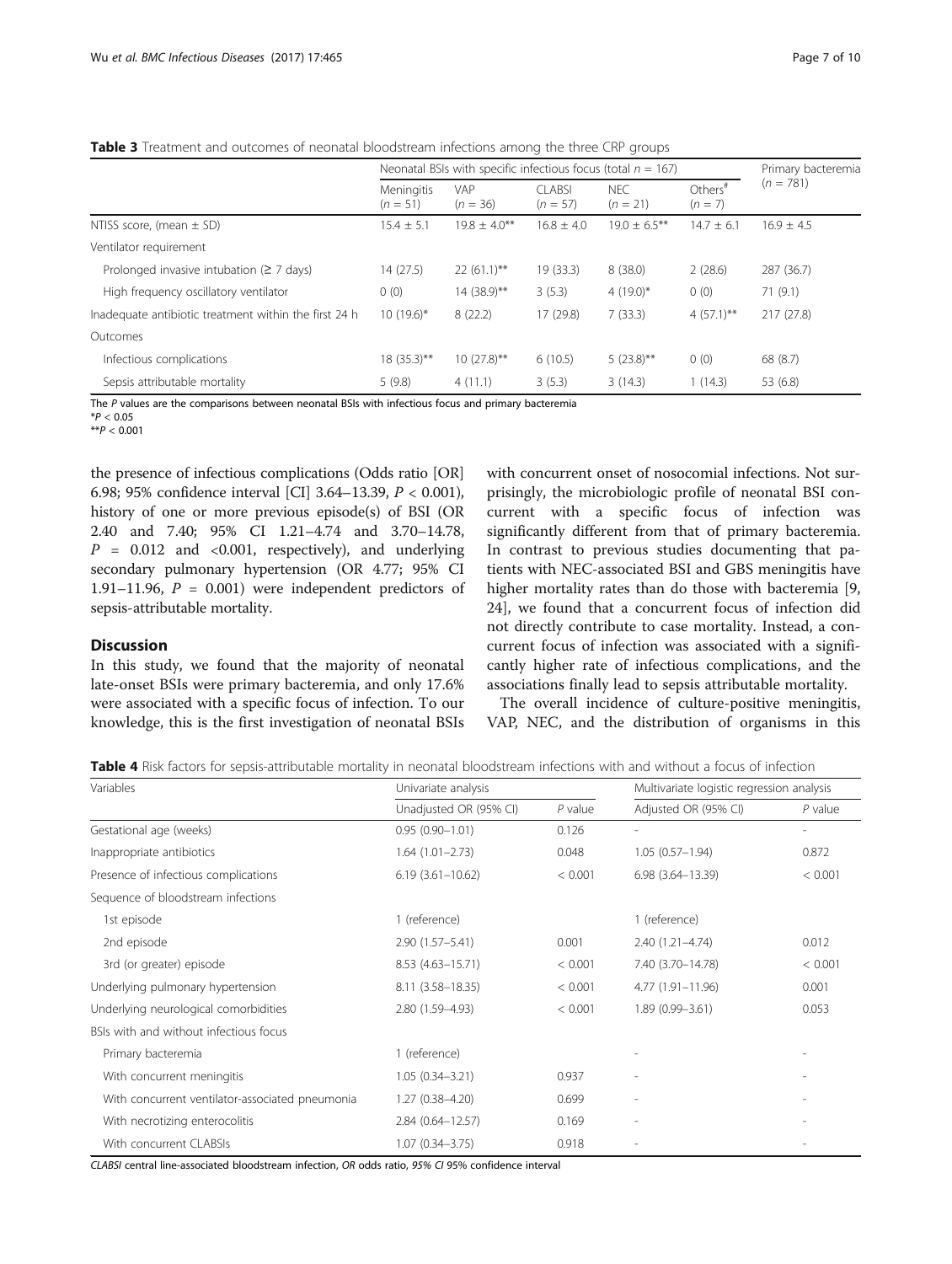cohort was similar to other studies [[9](#page-8-0), [24](#page-9-0)–[26](#page-9-0)]. Although neonates with concurrent VAP and NEC seemed more severely ill, the insignificant influence of neonatal meningitis, VAP, and NEC on sepsis-attributable mortality can be explained partially by the small sample size. Our previous studies showed that neonates with fungal BSI and multidrug-resistant gram-negative bacteremia have a significantly higher mortality rate [\[1](#page-8-0), [5\]](#page-8-0). Because these pathogens usually caused primary bacteremia in this study, the sepsis-attributable mortality was comparable between primary bacteremia and bacteremia with concurrent infectious focus. Furthermore, our aggressive treatment strategies for neonatal NEC, as well as meningitis and VAP, could possibly reduce the mortality rate of these disease entities [[1, 2, 5, 6\]](#page-8-0).

Although our study extended over a relatively long period of time, there were very few variations in practice and all collections of data showed similar results (data not shown). The sepsis-attributable mortality rates in our cohort, both in the primary bacteremia group and in the group with BSI with a concurrent focus of infection, were much lower than those reported in other studies [\[9,](#page-8-0) [27](#page-9-0)]. For neonatal BSIs with meningitis, the case fatality rate of our cohort was comparable to that reported in some recent studies [[24](#page-9-0), [28](#page-9-0), [29](#page-9-0)]. Previous studies have shown worse outcomes in preterm or small for gestational age infants [\[28](#page-9-0)–[30\]](#page-9-0), but this was not documented in our study. It is therefore likely that the presence of underlying chronic comorbidities contributed to mortality [[1, 6\]](#page-8-0), both in primary bacteremia and neonatal BSIs with a concurrent focus of infection.

A recent study found that infants with bloodcerebrospinal fluid (CSF) concordance were more likely to have indicators related to increased severity of illness [[26](#page-9-0)]. Because neonatal meningitis is inevitably associated with significantly higher rates of mortality and morbidity [\[6](#page-8-0), [7](#page-8-0), [31](#page-9-0)], the relatively lower sepsis-attributable mortality of neonatal BSI with meningitis in this cohort highlighted the importance of aggressive treatment. Based on this result, the clinicians should consider treating the primary bacteremia and controlling the infectious focus at the same time once a focus is identified. The antibiotic regimens and treatment duration of neonatal bacteremia with concurrent meningitis or NEC are supposed to be adjusted to the presence of infectious complications.

CLABSI is an important source of neonatal BSI. In this study, we applied strict diagnostic criteria for CLABSI [[18](#page-8-0)]. CLABSI was diagnosed only in neonates from whom the catheter was removed at the time of or soon after the onset of the episode of BSI, and in whom culture of the catheter tip was positive for the same organism that was cultured from the blood. Cultures are imperfect, and sometimes the catheter was removed after empiric antibiotics had been administrated. Therefore, we may have inadvertently missed patients who, in fact, had an

unidentified focus of infection in the catheter. Furthermore, some CLABSIs were treated with the catheter in situ, which led to an underestimate of the true incidence of neonatal BSI due to CLABSIs. Nonetheless, it is clear that in almost all demographics, clinical characteristics, treatment, and outcomes neonatal BSIs due to CLABSIs were comparable to those details in primary bacteremia.

The presence of certain underlying chronic comorbidities may increase the risk of secondary bacteremia. In our cohort, only neurological comorbidities and BPD predisposed neonates to higher rates of meningitis and VAP, respectively. The frequency of secondary bacteremia in neonates with nosocomial infections other than BSIs was low [[32](#page-9-0), [33\]](#page-9-0), but it should be considered when there are clinical symptoms lasting more than 48 h or when signs or symptoms of sepsis have reemerged.

The sources of neonatal BSIs were identified in only 17.6% episodes in this cohort. It has been proven that the sources of neonatal BSIs are most commonly from epidermis colonization and gram-negative bacilli penetration of bowel mucosa, for gram-positive cocci and gram-negative bacilli, respectively [\[34, 35](#page-9-0)]. Because not all infected catheters were removed for bacterial culture at onset of BSIs, the percentage of neonatal BSIs with concurrent CLABSI in this cohort may be underestimated.

The microbiological assay system is MALDI-TOF in our institute, which has the advantage of rapid identification and reliable microbiological results [\[36](#page-9-0), [37](#page-9-0)]. However, the disadvantage of this method is the lacking tests of antibiotic resistances; therefore, additional antibiotic susceptibility testing was required in our institute.

This study has some limitations. This was a retrospective, single-center cohort study, which inevitably restricts its generalizability compared with that of a prospective, multicenter study. We applied the definition of single positive blood culture for CoNS with clinical symptoms, which possibly resulted in an over-estimate of the burden of CoNS-related bacteremia. Subgroup analyses were limited by sample size, and some episodes of BSIs with a focus of infection may have been treated with antibiotics while awaiting blood culture results. The delay in identifying a specific focus may have resulted in sterilization of the CSF, sputum, or catheter tips. Blood cultures were ordered as clinically indicated, and the pathogens might not have been identified in some patients with infectious sources. Further, the identification of concurrent infectious was based on clinical judgment, which can be subjective.

## Conclusions

Our data suggest that neonatal BSIs with a concurrent focus of infection is not rare, and is associated with increased severity of illness and a higher rate of infectious complications. At the initial presentation of neonatal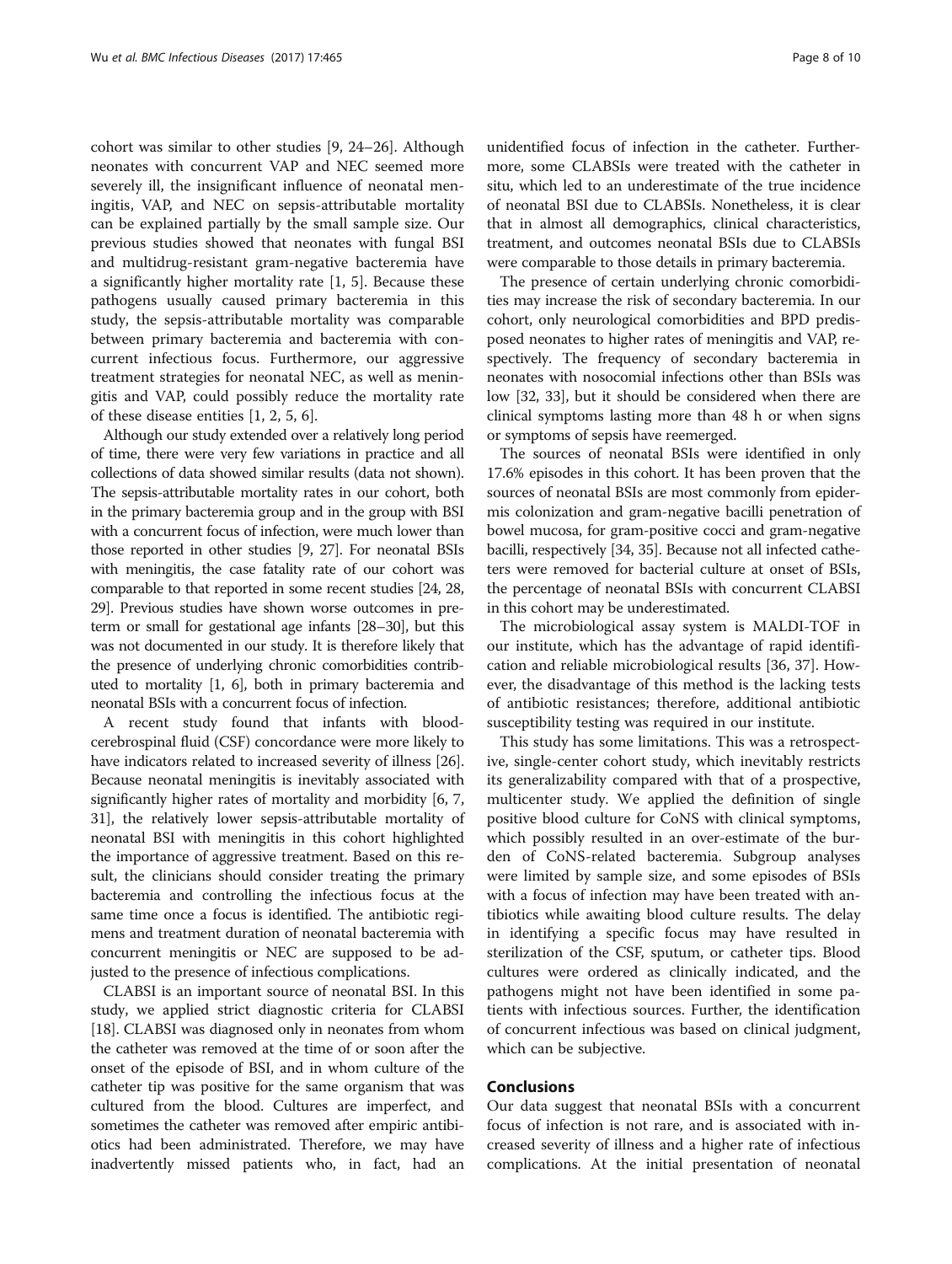<span id="page-8-0"></span>BSI, systemic evaluation should be performed to identify a possible source of infection after blood cultures are obtained. In the support and recovery phase of neonatal BSIs with a concurrent focus of infection, especially in cases with VAP, meningitis, and NEC, efforts to limit the risk of infectious complications and prolonged hospitalization are necessary, because infectious complications are independently associated with in-hospital mortality.

#### Abbreviations

BPD: Bronchopulmonary dysplasia; BSI: Bloodstream infection; CDC: Centers for disease control and prevention; CI: Confidence interval; CoNS: Coagulase negative staphylococcus; CRBSI: Catheter-related bloodstream infection; CRP: C-reactive protein; CVC: Central venous catheter; ESBL: Extendedspectrum β-lactamase; GBS: Group B streptococcus; GPC: Gram-positive cocci; IQR: Interquartile range; MALDI-TOF: Matrix-assisted laser desorption ionization time-of-flight; NEC: Necrotizing enterocolitis; NICU: Neonatal intensive care unit; NTISS: Neonatal therapeutic intervention scoring system; OR: Odds ratio; PVL: Periventricular leukomalacia; RDS: Respiratory distress syndrome; TPN: Total parenteral nutrition; VAP: Ventilator associated pneumonia

#### Acknowledgements

The authors thank Mrs. Chiao-Ching Chiang for keeping the database of our NICU, and all nursing staff working in our NICUs for keeping extremely detailed patient records, which contributed greatly to the completion of this research. We want to thank Miss Chun-Chun Cheng and Mr. Yu-Jr. Lin for statistical consultation, supported by grants from Biostatistical Center for Clinical Research, Chang Gung Memorial Hospital (CLRPG340599).

#### Availability of data and materials

The manuscript detailing where the data supporting the findings in this study can be found if requested.

#### Authors' contributions

I-HW conceptualized and designed the study, drafted the initial manuscript, and approved the final manuscript as submitted. M-HT took care of patients in the study, collected and verified the data, and assisted in drafting the manuscript. M-YL and L-FH designed the data collection instruments, coordinated and supervised data collection, and assisted in drafting the manuscript. M-CC took care of patients in the study, helped with data verification, and assisted in drafting the manuscript. RL took care of patients in the study, approved the agreement with the institutional review board, and assisted in drafting the manuscript. R-HF took care of patients in the study, helped with data verification, and assisted in drafting the manuscript. H-RH took care of patients in the study, carried out the initial analyses, and assisted in drafting the manuscript. S-MC took care of patients in the study, collected and verified data, critically reviewed the manuscript, revised the manuscript, and approved the final manuscript as submitted. J-FH critically reviewed the manuscript, revised the manuscript, and approved the final manuscript as submitted. All authors have read and approve of the final version of the manuscript.

#### Ethics approval and consent to participate

This study was approved by the institutional review board of Chang Gung Memorial Hospital, with a waiver of informed consent because all patient records and information were anonymized and de-identified prior to analysis.

#### Consent for publication

Not applicable.

#### Competing interests

The authors declare that they have no competing interests.

#### Publisher's Note

Springer Nature remains neutral with regard to jurisdictional claims in published maps and institutional affiliations.

#### Author details

<sup>1</sup> Division of Pediatric Neonatology, Department of Pediatrics, Chang Gung Memorial Hospital, No. 5, Fu-Shin Rd., Kwei-Shan, Taoyuan, Linkou Chang Gung Memorial Hospital, Taoyuan, Taiwan, Republic of China. <sup>2</sup>Division of Neonatology and Pediatric Hematology/Oncology, Department of Pediatrics, Chang Gung Memorial Hospital, Yunlin, Taiwan. <sup>3</sup>College of Medicine, Chang Gung University, Taoyuan, Taiwan. <sup>4</sup> Department of Respiratory Care, Chang Gung University of Science and Technology, Chia-Yi, Taiwan.

## Received: 27 September 2016 Accepted: 29 June 2017 Published online: 03 July 2017

#### References

- Tsai MH, Hsu JF, Chu SM, Lien R, Huang HR, Chiang MC, et al. Incidence, clinical characteristics, and risk factors of adverse outcome in neonates with late-onset sepsis. Pediatr Infect Dis J. 2014;33:e7–e13.
- 2. Tsai MH, Wu IH, Lee CW, Chu SM, Lien R, Huang HR, et al. Neonatal gramnegative bacillary late-onset sepsis: a case-control-control study on a prospectively collected database of 5233 admissions. Am J Infect Control. 2016;44:146–53.
- 3. Tsai MH, Lien R, Wang JW, Huang HR, Chiang CC, Chu SM, et al. Complication rates with percutaneously central venous catheters inserted at femoral and non-femoral sites in very low birth weight infants. Pediatr Infect Dis J. 2009;28:966–70.
- 4. Tsai MH, Chu SM, Lee CW, Hsu JF, Huang HR, Chiang MC, et al. Recurrent late-onset sepsis in the neonatal intensive care unit: incidence, clinical characteristics, and risk factors. Clin Microbiol Infect. 2014;20:O928–35.
- Tsai MH, Chu SM, Hsu JF, Lien R, Huang HR, Chiang MC, et al. Risk factors and outcomes for multidrug-resistant gram-negative bacteremia in the NICU. Pediatrics. 2014;133:e322–9.
- 6. Hsu JF, Chu SM, Huang YC, Lien R, Huang HR, Lee CW, Chiang MC, Fu RH, Tsai MH. Predictors of clinical and microbiological treatment failure in neonatal bloodstream infections. Clin Microbiol Infect 2015;21:e482.e9–482.e17.
- 7. Chu SM, Hsu JF, Lee CW, Lien R, Huang HR, Chiang MC, Fu RH, Tsai MH. Neurological complications after neonatal bacteremia: the clinical characteristics, risk factors, and outcomes. PLoS One. 2014;9:e105294.
- 8. Chu SM, Yang MC, Hsiao HF, Hsu JF, Lien R, Chiang MC, Fu RH, Huang HR, Hsu KH, Tsai MH. One-week versus 2-day ventilator circuit change in neonates with prolonged ventilation: cost-effectiveness and impact on ventilator-associated pneumonia. Infect Control Hosp Epidemiol. 2015;36:287–93.
- 9. Bizzarro MJ, Ehrenkranz RA, Gallagher PG. Concurrent bloodstream infection in infants with necrotizing enterocolitis. J Pediatr. 2014;164:61–6.
- 10. Tattevin P, Schwartz BS, Graber CJ, Volinski J, Bhukhen A, Mai TT, et al. Concurrent epidemics of skin and soft tissue infection and bloodstream infection due to community-associated methicillin-resistant Staphylococcus Aureus. Clin Infect Dis. 2012;55:781–8.
- 11. Yoon YK, Lee J, Ryu SY, Chang HH, Choi WS, Yoon JH, et al. Clinical significance of multidrug-resistant Acinetobacter Baumannii isolated from central venous catheter tip cultures in patients without concomitant bacteremia. Scand J Infect Dis. 2013;45:900–6.
- 12. Schreiber MP, Chan CM, Shorr AF. Bacteremia in Staphylococcus Aureus pneumonia: outcomes and epidemiology. J Crit Care. 2011;26:395–401.
- 13. Choi SH, Lee SO, Choi JP, Lim SK, Chung JW, Choi SH, et al. The clinical significance of concurrent Staphylococcus Aureus bacteriuria in patients with S. Aureus bacteremia. J Inf Secur. 2009;59:37–41.
- 14. Puerta-Fernandez S, Miralles-Linares E, Sanchez-Simonet MV, Bernal-Lopez MR, Gomez-Huelgas R. Raoultella planticola bacteraemia secondary to gastroenteritis. Clin Microbiol Infect. 2013;19:E236–7.
- 15. Verstraete EH, Blot K, Mahieu L, Vogelaers D, Blot S. Prediction models for neonatal health care-associated sepsis: a meta-analysis. Pediatrics. 2015;135:e1002–14.
- 16. Gray JE, Richardson DK, McCormick MC, Workman-Daniels K, Goldmann DA. Neonatal therapeutic intervention scoring system: a therapy-based severityof-illness index. Pediatrics. 1992;90:561–7.
- 17. Opota O, Croxatto A, Prod'hom G, Greub G. Blood culture-based diagnosis of bacteraemia: state of the art. Clin Microbiol Infect. 2015;21:313–22.
- 18. Mehta Y, Jaggi N, Rosenthal VD, Kavathekar M, Sakle A, Munshi N, et al. Device-associated infection rates in 20 cites of India, data summary for 2004-2014: findings of the international nosocomial infection control consortium. Infect Control Hosp Epidemiol. 2016;37:172–81.